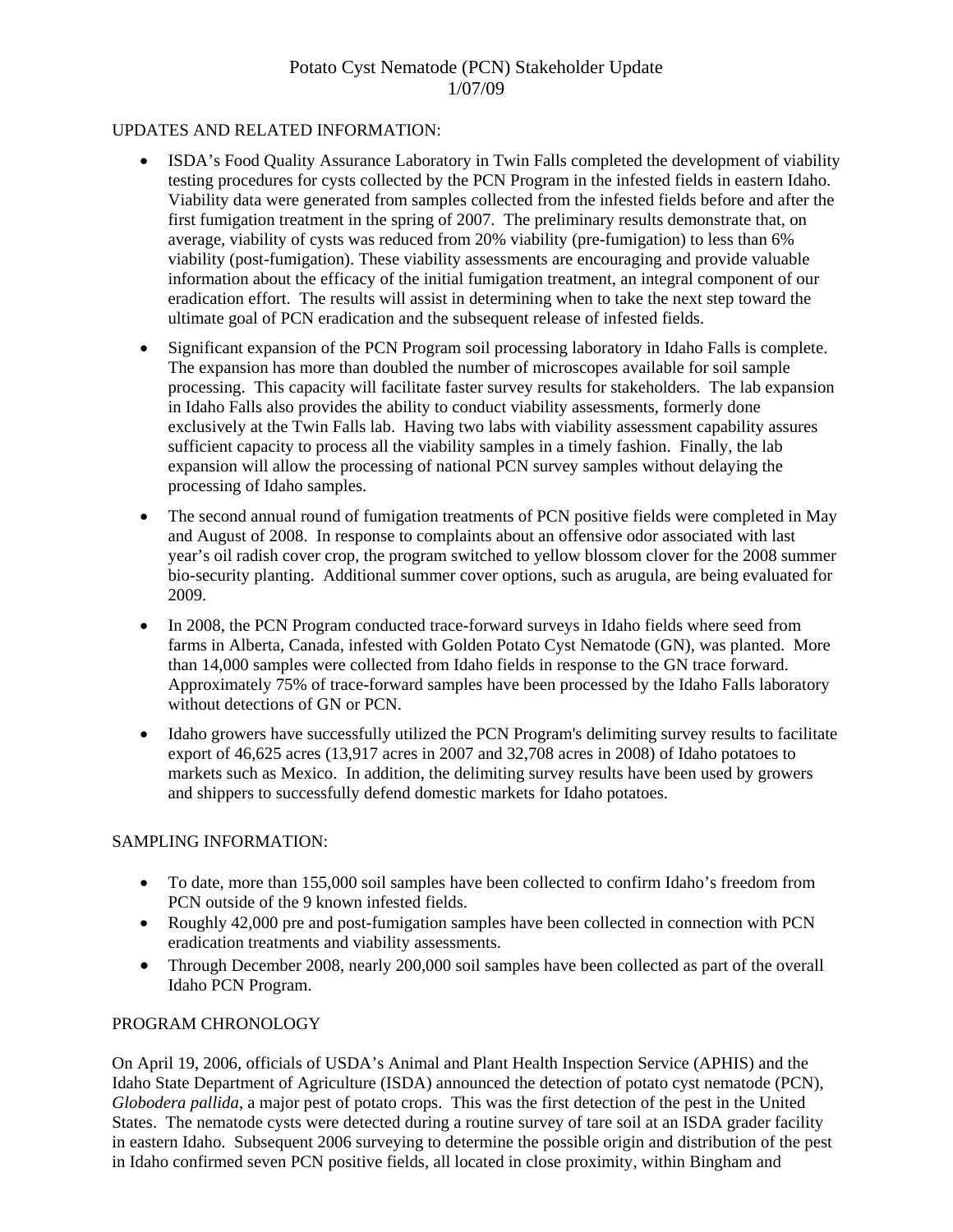## Potato Cyst Nematode (PCN) Stakeholder Update 1/07/09

Bonneville Counties, Idaho. In response to the detection, Canada, Mexico and Korea shut off importation of potatoes from Idaho, while Japan cut off importation of potatoes from the entire U.S. The positive fields and an area surrounding the fields were placed under a Federal Domestic Quarantine Order and parallel State Rule establishing restrictions on planting and movement of certain regulated articles from Idaho in order to prevent the spread of PCN.

A trace of seed sources for the positive fields did not yield any evidence that seed was the source of infestation. Over 90% of the 2006 Idaho certified seed potato crop was surveyed and found negative for PCN. Other sources of introduction such as imported farm equipment, nursery stock, foreign flower bulbs, and other soil bearing items were investigated without providing any leads as to the origin of the infestation. As a result of the extensive surveying, negative test results and the regulatory actions of USDA and ISDA, Canada and Mexico reopened their markets to Idaho potatoes with some restrictions. Japan allows potatoes from the U.S. except for Idaho provided the product is not from Idaho seed.

In 2007, ISDA and USDA initiated a program to treat fields which have tested positive for PCN. The program includes pre-treatment sampling, fumigation, and post treatment sampling for up to two treatments per year. The ISDA contracts with growers for activities related to eradication of PCN from infested fields including access, tilling, irrigation, and maintaining a bio-fumigant planting at a fixed cost per acre. The first fumigation process was completed in May 2007. A bio-fumigant oil radish planted on the fields added an additional measure of control and prevented soil erosion over the summer months. The oil radish plants were tilled into the fields to replenish organic matter and rejuvenate the soil and release a compound which is toxic to the nematodes. No crops were grown for harvest in the infested fields in 2007. The second fumigation treatment was completed in August 2007. Infested fields were also fumigated in 2008. Each year, the spring fumigant used was methyl bromide and the fall fumigant used was Telone II.

On November 1, 2007 a Federal Interim Rule and Idaho State Rule went into effect, providing the framework for continued protection of Idaho and U.S. potato interests. Successful survey, regulatory, and eradication activities since the initial detection in 2006 have facilitated some regulatory relief in Idaho while forwarding the program objectives of: preventing the spread of PCN, delimiting the current infestation of PCN, eradicating PCN, restoring lost potato markets, and maintaining existing potato markets.

Regulated articles require either a limited permit or a certificate to move from the regulated areas. Equipment moving from regulated areas may be required to be cleaned. Cleaning can be done by USDA or by private parties, but USDA or ISDA must certify the cleaning. Based on a sequence of surveys, areas can be released from regulation. For low risk fields, one single survey with negative results can qualify equipment to move from the surveyed field without cleaning. Complete deregulation of fields requires at least two negative surveys taken by USDA or ISDA with at least a ten month interval between surveys.

On November 28, 2007, APHIS confirmed PCN in an additional field in Bingham County, Idaho as a result of continued intensive sampling. This find represents the eighth field infested with PCN in the regulated area in Idaho. The field has been regulated since August 28, 2006 under the Federal Order, Interim Rule, and Idaho State Rules covering PCN in Idaho. The field is adjacent to two of the other infested fields.

In 2007, approximately 5,000 acres regulated by the Federal Order in August of 2006 were released from regulated status. Additionally, corn and small grain were removed from the list of regulated articles. Peas and beans were added to the list of regulated articles.

In an effort to provide the best protection possible to the potato production and marketing system, approximately 125 fields were added to the regulated area in parts of Bingham, Bonneville, and Jefferson